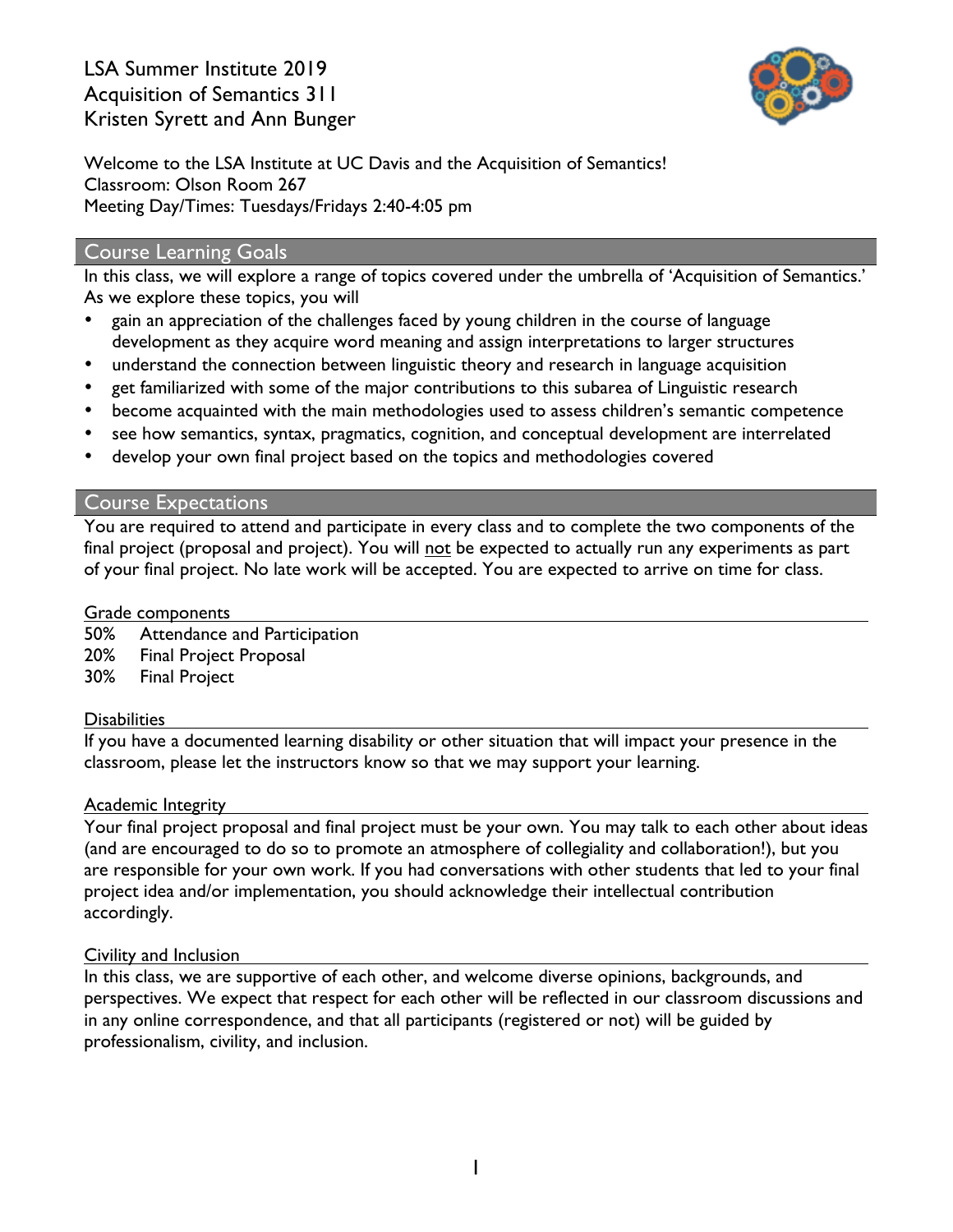

# Course Topics and Schedule

| <b>Class</b><br>Meeting | <b>Topic</b>                                 | Methodology Spotlight                                      | <b>Optional Readings</b>                                                                                             |
|-------------------------|----------------------------------------------|------------------------------------------------------------|----------------------------------------------------------------------------------------------------------------------|
| Tuesday 6/25            | Introduction, Word<br>Learning               | n/a                                                        | Syrett (2018); Clark (2018)                                                                                          |
| Friday 6/28             | Adjectives                                   | Scalar Judgments,<br><b>Presupposition Assessment</b>      | Syrett et al. (2006); Syrett,<br>Kennedy, & Lidz (2010); Syrett<br>(2015); Barner & Snedeker (2008)                  |
| Tuesday 7/2             | Comparatives                                 | Act-out Task, Truth Value<br>Judgment, Corpus<br>Searching | Gor & Syrett (2015); Arii, Syrett, &<br>Goro (2017); Syrett (2016);<br>Hohaus, Tiemann, & Beck (2014)                |
| Friday 7/5              | Plurals,<br>Definiteness                     | Question-Answer<br>Response                                | Caponigro et al. (2012); Simon-<br>Pearson & Syrett (2018)                                                           |
| Tuesday 7/9             | Verb Learning,<br>Syntactic<br>Bootstrapping | Preferential Looking,<br>Human Simulation<br>Paradigm      | Gleitman (1990); Gleitman et al.<br>(2005); Gillette et al. (1999);<br>Hacquard & Lidz (2019)                        |
| Friday 7/12             | Quantifier Raising,<br>Scope                 | Truth Value Judgment Task                                  | Lidz & Musolino (2002); Musolino<br>& Lidz (2006); Syrett & Lidz (2009);<br>Gualmini et al. (2008); Syrett<br>(2015) |
| Tuesday 7/16            | Scalar implicatures                          | Ternary Judgment;<br>Acceptability Judgment;<br>Reference  | Katsos & Bishop (2011); Foppolo et<br>al. (2012); Skordos & Papafragou<br>(2016); Stiller et al. (2015)              |
| Friday 7/19             | Collectivity,<br>Distributivity              | <b>Forced Choice Preference,</b><br>Truth Value Judgment   | Syrett & Musolino (2013, 2016);<br>Musolino (2009)                                                                   |

\*Not being covered in this class for reasons of space/time: disjunction, generics, indefinites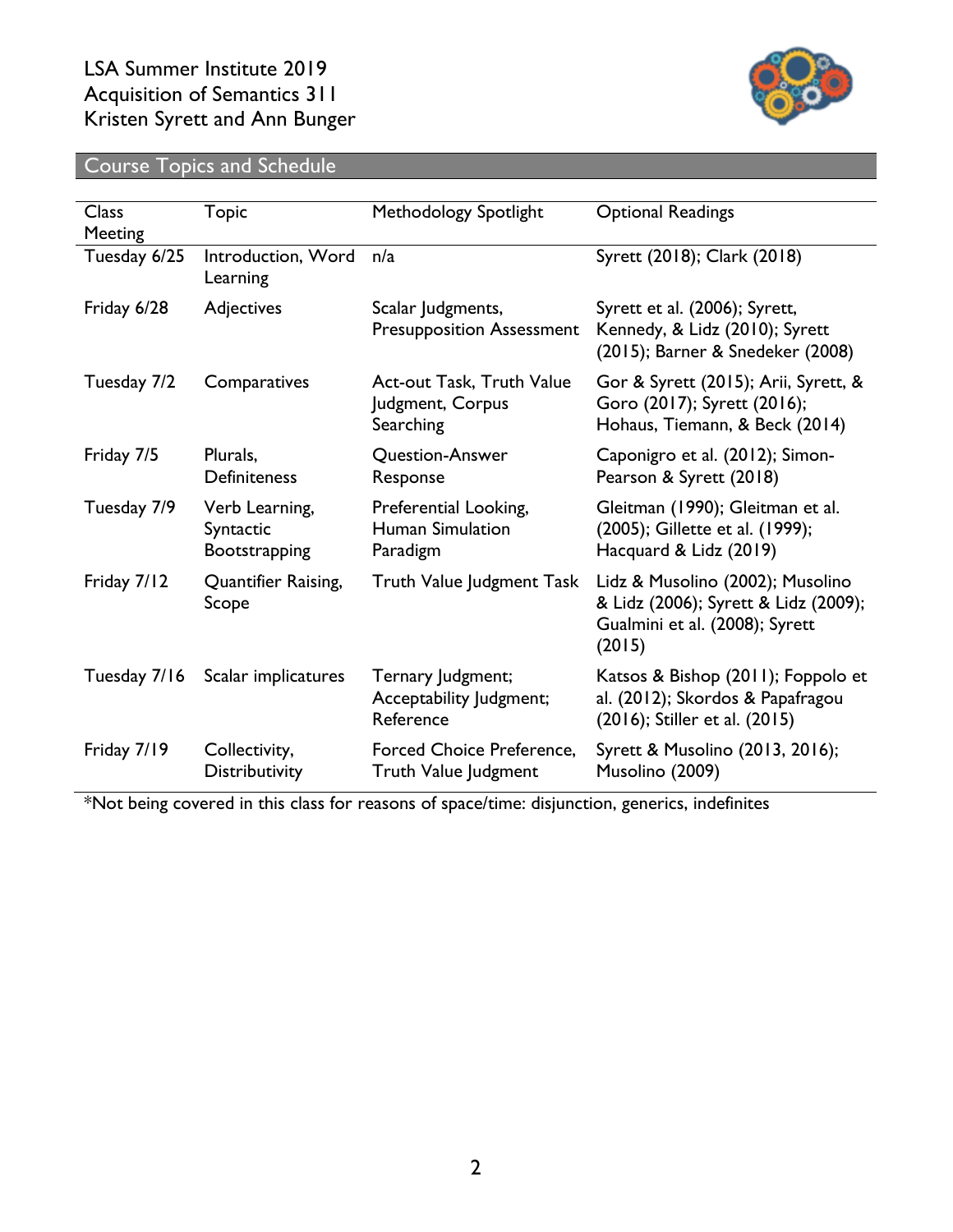

Optional Readings (read at your leisure, no knowledge presupposed!)

(Attached to announcements within the course sessions on Orbund)

#### Class 1: Introduction

- Syrett, K. The historical emergence and current study of semantics in acquisition. In Syrett, K. & Arunachalam, S. (Eds.), *Semantics in Language Acquisition, Trends in Language Acquisition (TiLAR) Series* (pp. 1-18). Amsterdam: John Benjamins.
- Clark, Eve V. (2018). Word meanings and semantic domains in acquisition. In Syrett, K. & Arunachalam, S. (Eds.), *Semantics in Language Acquisition, Trends in Language Acquisition (TiLAR) Series* (pp. 21-43). Amsterdam: John Benjamins.

#### Class 2: Adjectives

- Syrett, Kristen, Bradley, Evan, Kennedy, Christopher, & Lidz, Jeffrey. (2006). Shifting standards: Children's understanding of gradable adjectives. In Kamil Ud Deen, Jun Nomura, Barbara Schulz, & Bonnie D. Schwartz (Eds.), *Proceedings of the Inaugural Conference on Generative Approaches to Language Acquisition – North America, Honolulu, HI, Vol. 2* (pp. 353-364). Cambridge, Mass: Uconn Occasional Papers in Linguistics 4.
- Syrett, K., Kennedy, C., & Lidz, J. (2010). Meaning and context in children's understanding of gradable adjectives. *Journal of Semantics*, *27*, 1-35.
- Syrett, Kristen. (2015). Mapping properties to individuals in language acquisition. In Elizabeth Grillo and Kyle Jepson (Eds.), *Proceedings of the 39th Annual Boston University Conference on Language Development* (pp. 398-410). Somerville, MA: Cascadilla Press.
- Barner, David, & Snedeker, Jesse. (2008). Compositionality and statistics in adjective acquisition: 4 year-olds interpret *tall* and *short* based on the size distributions of novel noun referents. *Child Development*, *79*, 594-608.

Class 3: Comparatives

- Gor, Vera, & Syrett, Kristen. (2015). Picking up after sloppy children: What pronouns reveal about children's analysis of English comparative constructions. In Elizabeth Grillo and Kyle Jepson (Eds.), *Proceedings of the 39th Annual Boston University Conference on Language Development* (pp. 191-203). Somerville, MA: Cascadilla Press.
- Arii, Tomoe, Syrett, Kristen, & Goro, Takuya. (2017). Investigating the form-meaning mapping in the acquisition of English and Japanese measure phrase comparatives. *Natural Language Semantics*, *25*, 53-90.
- Syrett, Kristen. (2016). Comparatives and degree constructions. In J. Lidz, W. Snyder, & J. Pater (Eds.), *Oxford Handbook of Developmental Linguistics* (pp. 463-497). Oxford: Oxford University Press.
- Hohaus, Vera, Tiemann, Sonja, & Beck, Sigrid. (2014). Acquisition of comparison constructions. *Language Acquisition*, *21*, 215-249.

#### Class 4: Plurals, Definiteness

- Caponigro, Ivano, Pearl, Lisa, Brooks, Neon, & Barner, David. (2012). Acquiring the meaning of free relative clauses and plural definite descriptions. *Journal of Semantics*, *29*, 261-293.
- Simon-Pearson, Laura, & Syrett, Kristen. (2018). Assessing truth and speaker knowledge when utterances are not maximally true. In Anne B. Bertolini and Maxwell J. Kaplan (Eds.), *Proceedings of*